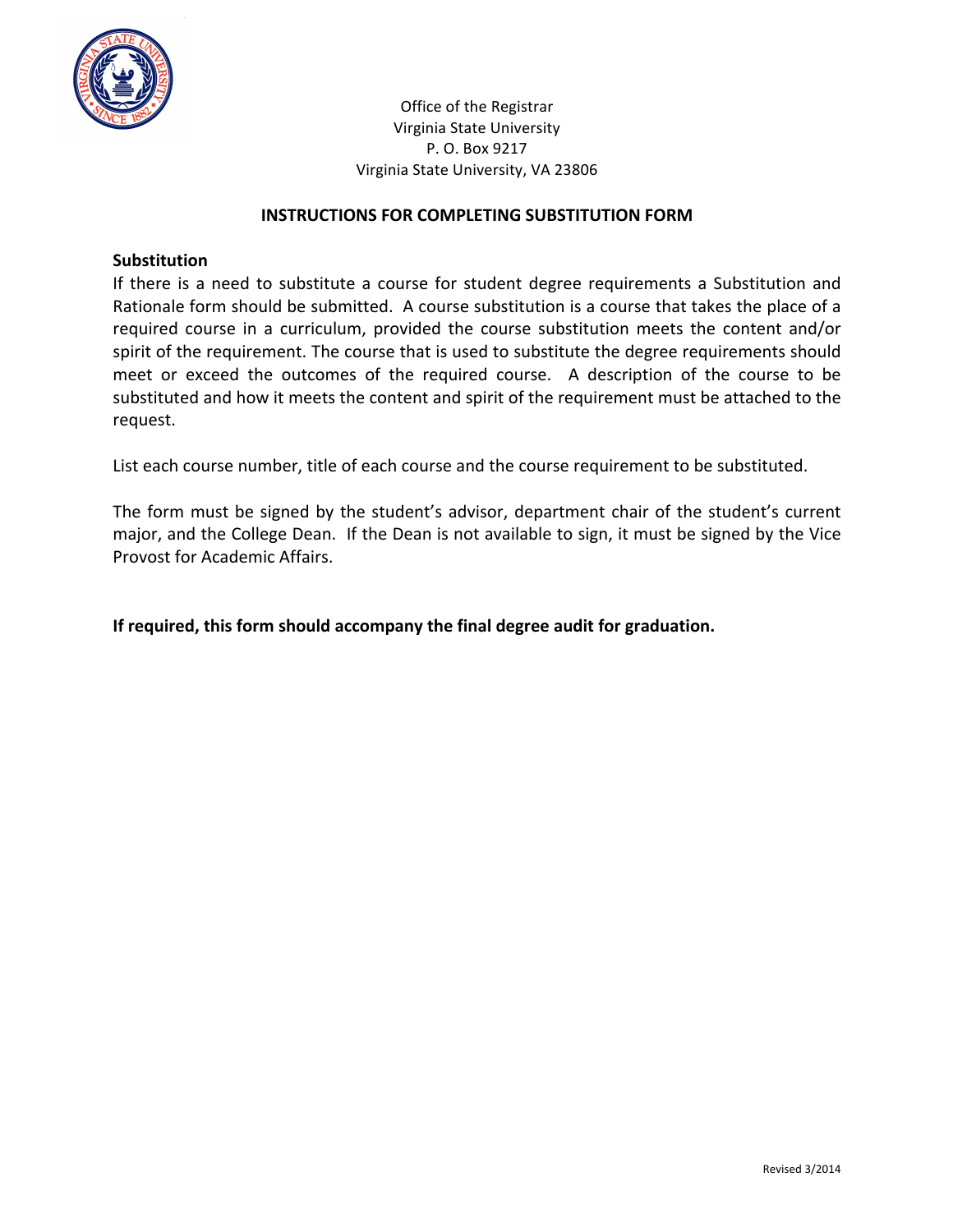

## Office of the Registrar Virginia State University P. O. Box 9217 Virginia State University, VA 23806 **SUBSTITUTION FORM**

\_\_\_\_\_\_\_\_\_\_\_\_\_\_\_\_\_\_\_\_\_\_\_\_\_\_\_\_\_\_\_\_\_\_\_\_\_\_\_\_\_\_\_\_\_\_\_\_\_\_\_\_\_\_\_\_ \_\_\_\_\_\_\_\_\_\_\_\_\_\_\_\_\_\_\_\_\_\_\_\_\_\_

 Student's Name V #

\_\_\_\_\_\_\_\_\_\_\_\_\_\_\_\_\_\_\_\_\_\_\_\_\_\_\_\_\_\_\_\_\_\_\_\_\_\_\_\_\_\_\_\_\_\_\_\_\_\_\_\_\_\_\_\_ \_\_\_\_\_\_\_\_\_\_\_\_\_\_\_\_\_\_\_\_\_\_\_\_\_\_

Major **Major** College

## REQUIREMENTS TO BE SUBSTITUTED

| Course # & Title of Substitution Course | VSU Requirement to be Substituted |
|-----------------------------------------|-----------------------------------|
|                                         |                                   |
|                                         |                                   |
|                                         |                                   |
|                                         |                                   |
|                                         |                                   |
|                                         |                                   |

\_\_\_\_\_\_\_\_\_\_\_\_\_\_\_\_\_\_\_\_\_\_\_ \_\_\_\_\_\_\_\_\_\_\_\_\_\_\_\_\_\_\_\_\_\_\_\_\_\_\_\_\_\_\_\_\_\_\_\_\_\_\_\_\_\_\_\_\_\_

DATE DATE ALL CONTROLL CONTROLL CONTROLL CONTROLL CONTROLL CONTROLL CONTROLL CONTROLL CONTROLL CONTROLL CONTROLL CONTROLL CONTROLL CONTROLL CONTROLL CONTROLL CONTROLL CONTROLL CONTROLL CONTROLL CONTROLL CONTROLL CONTROLL C

\_\_\_\_\_\_\_\_\_\_\_\_\_\_\_\_\_\_\_\_\_\_\_ \_\_\_\_\_\_\_\_\_\_\_\_\_\_\_\_\_\_\_\_\_\_\_\_\_\_\_\_\_\_\_\_\_\_\_\_\_\_\_\_\_\_\_\_\_\_ DATE **Example 20 and 20 and 20 and 20 and 20 and 20 and 20 and 20 and 20 and 20 and 20 and 20 and 20 and 20 and 20 and 20 and 20 and 20 and 20 and 20 and 20 and 20 and 20 and 20 and 20 and 20 and 20 and 20 and 20 and 20 an** 

\_\_\_\_\_\_\_\_\_\_\_\_\_\_\_\_\_\_\_\_\_\_\_ \_\_\_\_\_\_\_\_\_\_\_\_\_\_\_\_\_\_\_\_\_\_\_\_\_\_\_\_\_\_\_\_\_\_\_\_\_\_\_\_\_\_\_\_\_\_\_ DATE **DATE DEAN'S SIGNATURE** 

By signing above, I certify that I have reviewed these documents; that the information presented is accurate to the best of my knowledge; and that this form and adjoining documents are ready to be *processed for final certification. If the Dean is not available to sign this form it must be signed by the Vice Provost for Academic Affairs.*